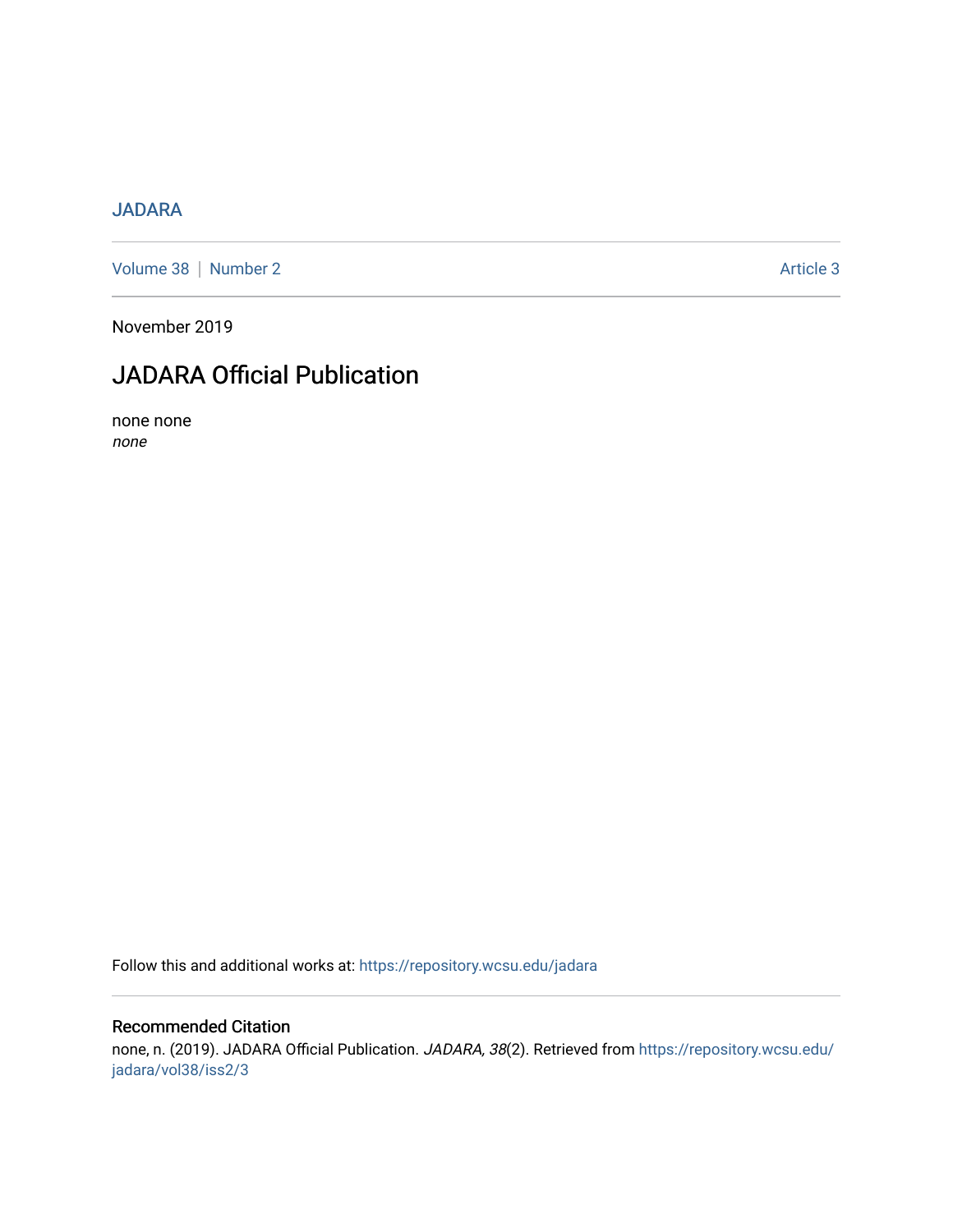## JADARA The official publication of ADARA

### An Organization for Professionals

Networking for Excellence in Service Delivery with

individuals who are Deaf or Hard of Hearing

### Editors

Diane Morton Katrina R. Miller

Gallaudet University Winston-Salem State University

## Editorial Review Board

Nancy Eldredge Russell Rosen

Yvette Getch John Schroedel

Irene Leigh Myra Taff-Watson

Carlotta Lockmiller Raymond Trybus East Central University California School of

Greg Long McCay Vernon Northern Illinois University South Ponte

Nancy Long Amatzia Weisel Northern Illinois University Tel Aviv University

Tucson, AZ Columbia University

University of Georgia University of Arkansas

Gallaudet University University of Arkansas

Professional Psychology

Vedra Beach, FL

©by ADARA 2005

Published by WestCollections: digitalcommons@wcsu, 2005